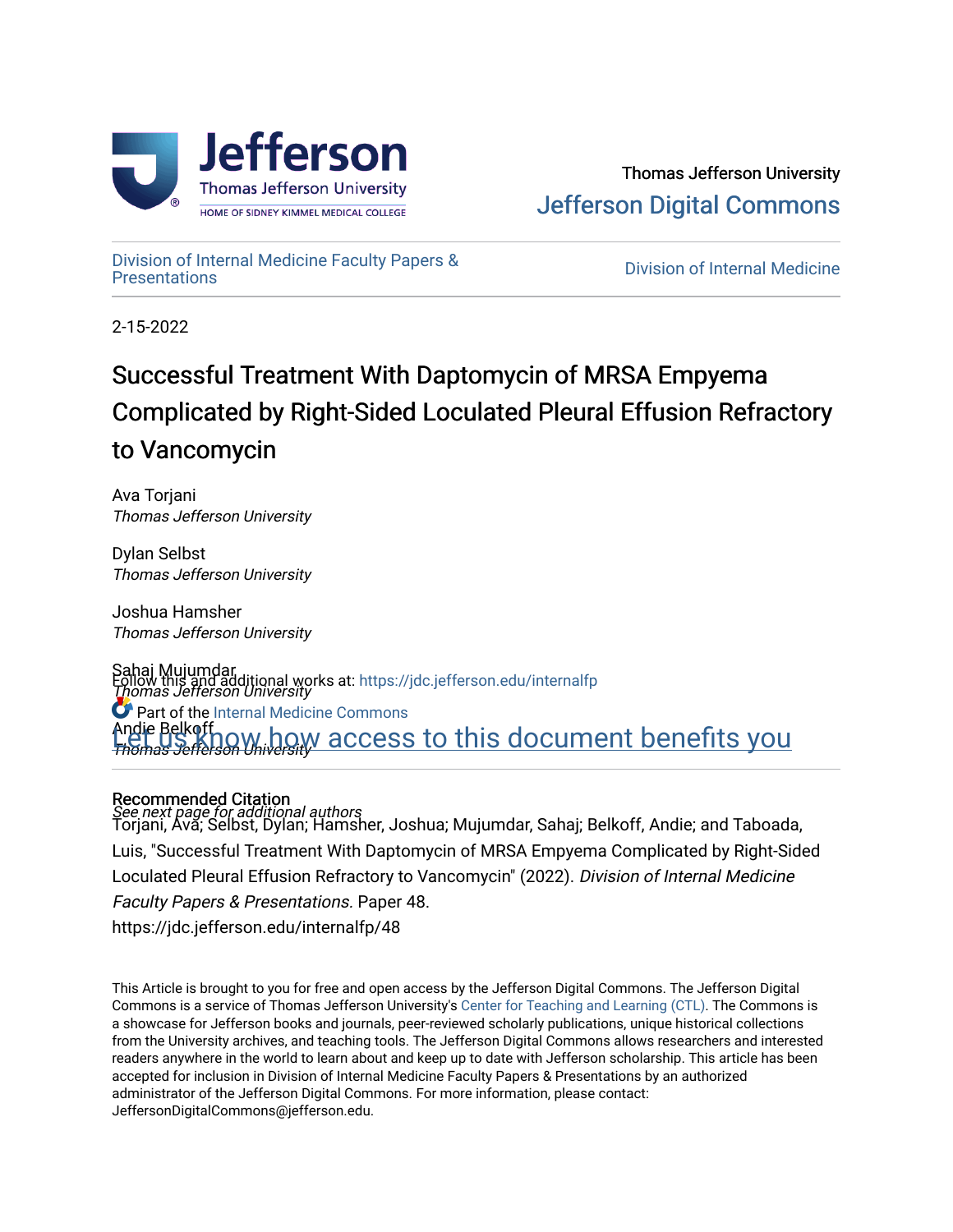## Authors

Ava Torjani, Dylan Selbst, Joshua Hamsher, Sahaj Mujumdar, Andie Belkoff, and Luis Taboada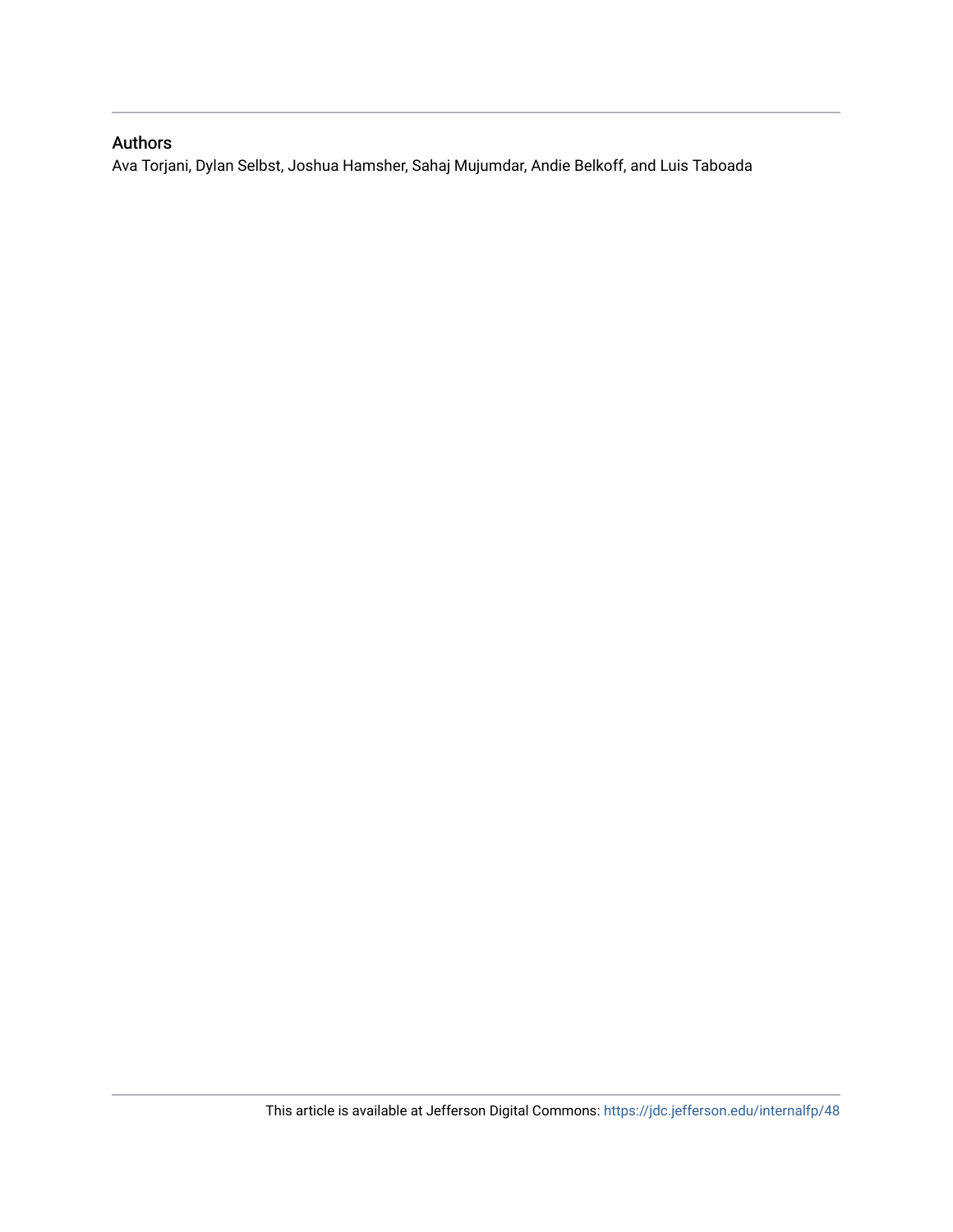# **Successful Treatment With Daptomycin of MRSA Empyema Complicated by Right-Sided Loculated Pleural Effusion Refractory to Vancomycin**

Ava Torjani<sup>n</sup>, Dylan Selbst, Joshua Hamsher, Sahaj Mujumdar, Andie Belkoff and Luis Taboada

Department of Internal Medicine, Thomas Jefferson University Hospital, Philadelphia, PA, USA.

DOI: 10.1177/11795476221078532 Clinical Medicine Insights: Case Reports Volume 15: 1–4 © The Author(s) 2022 Article reuse guidelines: [sagepub.com/journals-permissions](https://uk.sagepub.com/en-gb/journals-permissions)



**ABSTRACT:** Empyema is a serious complication of pneumonia and has been reported to have a mortality rate of 8.7%. For methicillin-resistant *Staphylococcus aureus* (MRSA) empyema, treatment includes drainage and specific antibiotics such as vancomycin and linezolid. Strikingly, there are increasing incidences of empyema refractory to vancomycin and linezolid. Despite being inactivated in the lung parenchyma by pulmonary surfactant, daptomycin can penetrate the pleural space and may be better at treating MRSA empyema than vancomycin and linezolid. Some case reports have shown that daptomycin has been used to successfully treat MRSA empyema refractory to linezolid and vancomycinresistant enterococcus (VRE) empyema. Here, we present a 26-year-old male with a past medical history of intravenous (IV) drug use, newly diagnosed HIV, HCV, and multifocal pneumonia complicated by a left-sided MRSA empyema that partially resolved with vancomycin and drainage. However, he subsequently developed a right-sided loculated pleural effusion. After the patient was switched to daptomycin with continued drainage, the right and left pleural effusions improved significantly. Once medically stable, he was discharged to a rehabilitation facility for further recovery. Our case report demonstrates that daptomycin could be considered as an effective treatment for MRSA empyema, particularly when refractory to vancomycin.

**Keywords:** Empyema, daptomycin, MRSA, HIV, vancomycin, pneumonia, pleural effusion

**RECEIVED:** October 20, 2021. **ACCEPTED:** January 13, 2022.

**Type:** Case Report

**FUNDING:** The author(s) disclosed receipt of the following financial support for the<br>research, authorship, and/or publication of this article: This publication was made possible<br>in part by support from the Thomas Jefferso

#### **Introduction**

Empyema is the accumulation of pus within the pleural space and can be a serious complication of pneumonia, requiring extensive treatment with antibiotics and adequate drainage. Although the use of antibiotics has reduced the risk of empyema to 2% to 3% in patients with pneumonia, the incidence of empyema is now rising.<sup>1</sup> In the United States, the incidence of empyema is as high as 10% in hospitalized patients with pneumonia, with a reported mortality rate of 8.7%.2,3 Additionally, *Staphylococcus aureus* has been shown to be the most common causative organism of pleural infections, including empyema, and has been associated with increasing rates of drug resistance.4 Given the rise in cases of empyema, its significant mortality rate, and increasing drug resistance, treatment for empyema is of particular importance.

In a patient hospitalized with community-acquired pneumonia complicated by empyema, the Infectious Diseases Society of America guidelines recommend empiric treatment for MRSA while waiting for cultures.5 Once MRSA is confirmed, recommended antibiotic regimen includes 7 to 21days of IV vancomycin 600mg twice per day, IV or oral linezolid 600mg twice per day, or IV or oral clindamycin 600mg 3 times per day.

Strikingly, scarce literature exists on the use of daptomycin to treat MRSA empyema. Since daptomycin is inactivated by pulmonary surfactant lining the alveolar surface of the lungs

**Declaration of Conflicting Interests:** The author(s) declared no potential conflicts of interest with respect to the research, authorship, and/or publication of this article.

**CORRESPONDING AUTHOR:** Ava Torjani, Department of Internal Medicine, Thomas Jefferson University Hospital, 1020 Walnut Street, Philadelphia, PA 19107, USA. Email: [ava.torjani@students.jefferson.edu](mailto:ava.torjani@students.jefferson.edu)

and therefore is unable to treat pneumonia, its use for empyema may preemptively be discarded.6,7 However, it is important to remember that empyema forms within the pleural space, which is outside of the lung parenchyma. Although surfactant molecules are present on pleural mesothelium, their composition differs from that of pulmonary surfactant.<sup>8,9</sup> Therefore, pulmonary surfactant is not present within the pleural space. Moreover, no data could be found demonstrating that daptomycin is inactivated by pleural surfactant.

Furthermore, there have been 2 case reports suggesting that vancomycin may not be as effective as once originally thought; the reports demonstrated that daptomycin successfully treated MRSA empyema refractory to linezolid and vancomycinresistant enterococci (VRE) empyema.10,11 Although these reports are limited to a single patient, they suggest that daptomycin can treat MRSA empyema, particularly when unresponsive to standard antibiotics of choice including vancomycin and linezolid. As of yet, there has been no evidence-based comparison between daptomycin and vancomycin in the treatment of MRSA empyema. Here, we present a case of a 26-year-old male presenting with multifocal pneumonia complicated by left-sided MRSA empyema reduced to a small pleural effusion on vancomycin. However, he subsequently developed a rightsided loculated pleural effusion that, alongside the left pleural effusion, improved when switched to daptomycin.

60 Q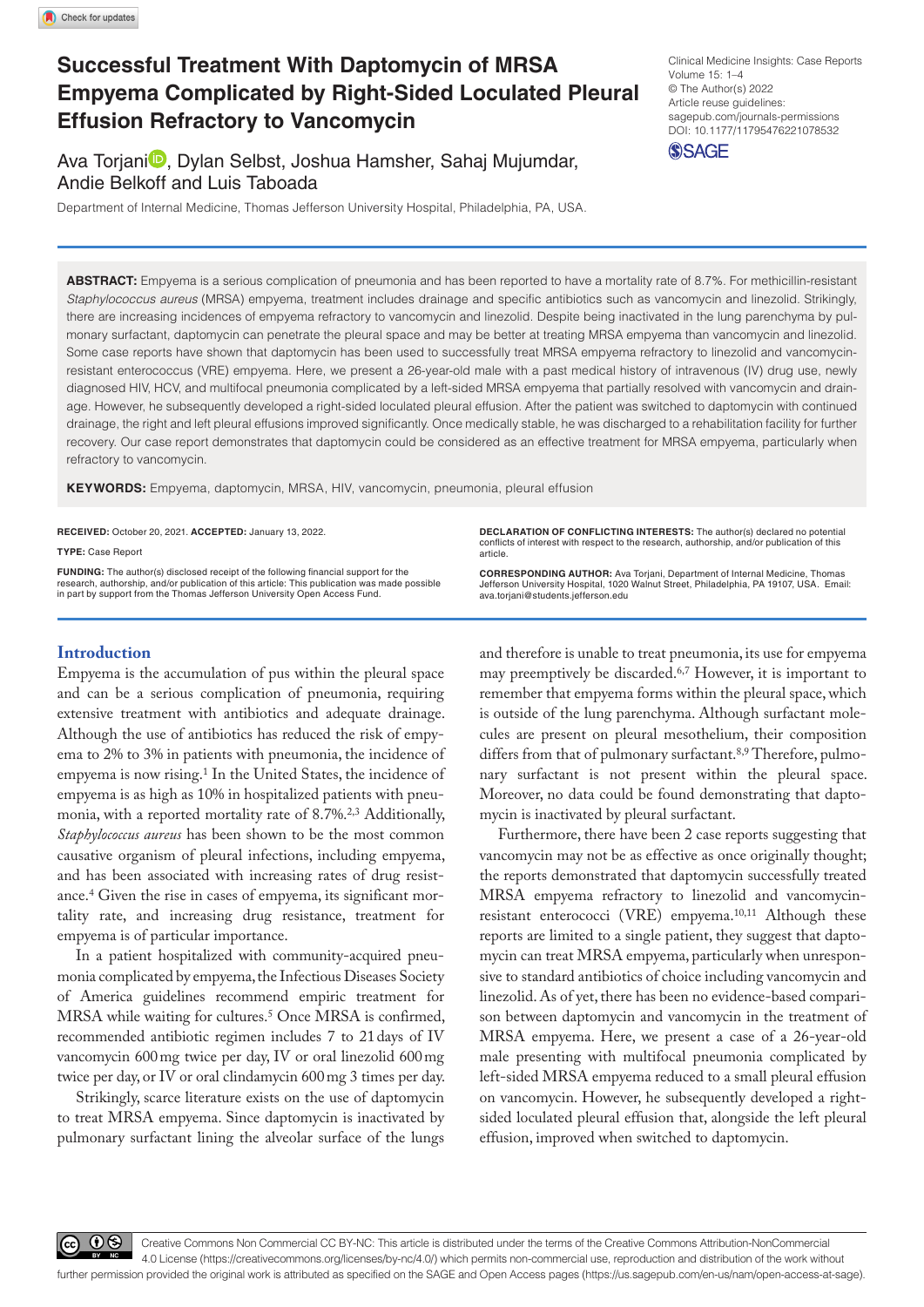#### **Case Presentation**

The patient was a 26-year-old male with a past medical history of IV drug use who was brought to the hospital by emergency medical services after being found obtunded at a train station. Emergency medical technicians administered naloxone to reverse the effects of opioid-induced altered mental status. On arrival at the emergency department, the patient's chief complaints were diffuse abdominal pain, dyspnea, and an associated cough with an unknown time of onset. He stated that, because of the distress caused by these symptoms, he injected IV heroin. The patient was febrile (102°F), tachycardic (105-120 beats per minute), and tachypneic (18-30 breaths per minute) with an oxygen saturation ranging from 92% to 98% on room air. His laboratory results demonstrated mild hyponatremia (sodium, 132 mEq/L) and elevated alanine aminotransferase (ALT, 82 IU/L) and aspartate aminotransferase (AST, 67 IU/L), while his lipase, lactate, creatinine, and glomerular filtration rate were within normal limits. White blood cell (WBC) count was also normal at 7600 cells/µL. A frontal chest x-ray demonstrated a moderate left-sided pleural effusion, further evaluated by a chest CT scan without contrast illustrating multifocal pneumonia and a large fluid collection spanning half of the left hemithorax concerning for empyema (Figures 1 and 2). Transthoracic echocardiogram demonstrated no valvular vegetations. The patient underwent diagnostic thoracentesis and left pleural chest tube placement. Thoracentesis fluid demonstrated a pH of 6.84, elevated lactate dehydrogenase (LDH, 13 740 IU/L), and normal protein (2.7 g/dL) consistent with empyema.

While awaiting pleural cultures, he was started on empiric IV vancomycin 1500mg (25mg/kg, dosing weight of 60 kg) every 8hours and IV piperacillin/tazobactam 3.375mg every 8hours at 25mL per hour. The target trough level for vancomycin was  $15$  to  $20 \mu g/mL$ .

Pleural cultures returned positive for MRSA, which was susceptible to vancomycin, clindamycin, and linezolid. Blood cultures were negative. The patient was continued on vancomycin, and piperacillin/tazobactam was discontinued. Since trough levels at the initial vancomycin dose and frequency were subtherapeutic at 8-13µg/mL, the dosage was adjusted to 1250mg every 6hours to achieve target trough levels. WBC count remained within normal range throughout treatment from 4900 cells/ $\mu$ L to 10600 cells/ $\mu$ L.

Of note, during his hospital stay, the patient was newly diagnosed with HIV (viral load of 673 000 copies/mL, CD4 count of 339 cells/MCL, genotype of HIV-1 subtype B) and chronic HCV (viral load of 21 400 000 IU/mL). For HIV, he was started on bictegravir, emtricitabine, and tenofovir alafenamide. Additionally, the patient's hospital course was complicated by opioid withdrawal, for which he was given 30 mg of methadone daily with 10mg as needed for withdrawal symptoms per the clinical opiate withdrawal score (COWS).



**Figure 1.** Initial chest X-ray on admission demonstrating a moderate left-sided pleural effusion.



**Figure 2.** Initial chest CT on admission demonstrating multifocal pneumonia, healing fractures of the left fifth and sixth ribs, and a large fluid collection covering approximately half of the left hemithorax with concern for empyema.

Despite treatment with vancomycin at target trough levels, the patient experienced persistent, intermittent fevers throughout his stay. There was initially an interval decrease in the size of the left-sided empyema, resulting in chest tube removal after 1week. However, repeat chest imaging including chest X-ray, CT, ultrasound, and continued clinical symptoms demonstrated that the patient had a persistent small, loculated pleural effusion in the left lung base alongside the development of a new moderate-sized right-sided loculated pleural effusion with associated right lower lobe atelectasis (Figure 3). Interventional radiologyguided thoracentesis of the right-sided pleural fluid revealed murky and bloody fluid with a pH of 7.55, protein of 5.22g/dL, a cell count of 100cells/µL with 69% neutrophils, and LDH of 850IU/L. Subsequently, the patient underwent right chest tube placement and drainage of pleural fluid was facilitated by multiple doses of TPA/Dornase, given the significant loculations in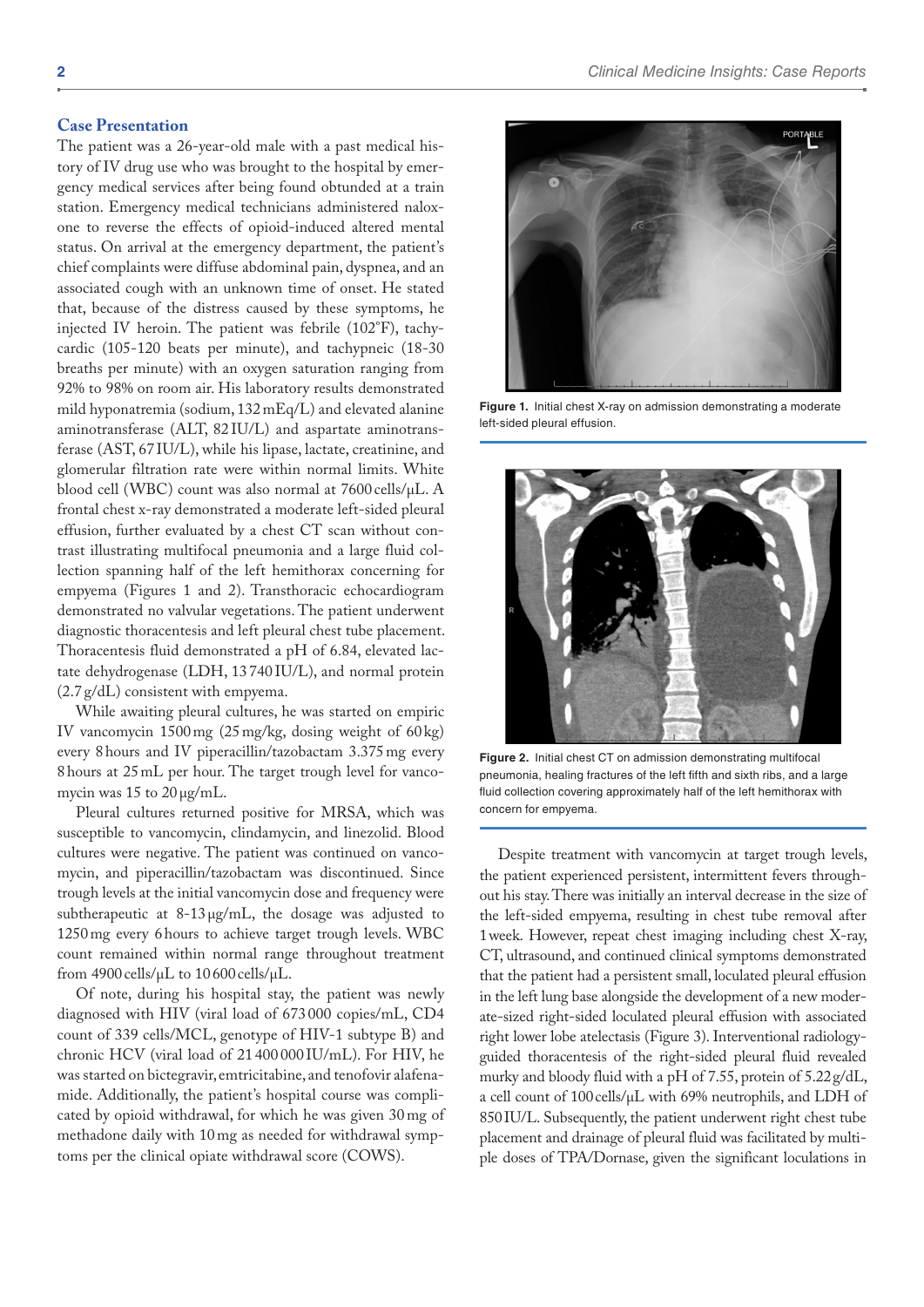

**Figure 3.** Chest CT within 1week of treatment with IV vancomycin. Compared to prior CT (Figure 2), the loculated left pleural effusion has mostly resolved. There is a moderate enlarging right loculated pleural effusion with adjacent worsening of atelectasis of the right lower lobe.

the effusion. Interestingly, right pleural cultures were negative, although detectable bacterial growth may have been suppressed with ongoing vancomycin treatment.

Given his inadequate improvement on vancomycin, the patient was switched to IV daptomycin 300mg (6mg/kg per day, dosing weight of 50 kg) daily for a total treatment duration of 21days. Having a similar spectrum of activity to linezolid and clindamycin to which the isolated MRSA was found to be susceptible, daptomycin was chosen for dosing convenience at once per day. The patient's intermittent fevers resolved after the initiation of daptomycin. WBC count throughout treatment with daptomycin was within normal range from 3500cells/µL to 6000 cells/µL. Prior to initiation of daptomycin, creatine kinase (CK) was 18IU/L, which is below the normal range (25-215 IU/L) given his low muscle mass and a BMI of 19 kg/m2. CK levels were measured after days 1 and 4 of treatment at 19IU/L and 16IU/L, respectively.

Of note, 5days after right chest tube placement, diminishing drainage amounts and repeat chest imaging demonstrated that the chest tube was not appropriately placed with respect to the remaining pleural fluid collection, requiring image-guided replacement. After chest tube replacement and with continued daptomycin treatment, the patient's clinical symptoms began to significantly improve. Chest CT without contrast after 6days of daptomycin treatment demonstrated a decreased size of the right loculated pleural effusion with a remaining small left pleural effusion, allowing for right chest tube removal (Figure 4). A midline was placed for the continuation of IV daptomycin upon discharge and the patient was successfully discharged to a rehabilitation facility shortly thereafter once medically stable to complete the remaining antibiotic course.



**Figure 4.** Chest CT after 6days of daptomycin treatment. There is a small loculated pleural effusion at the right basal region, decreased from the prior study (Figure 3). The right chest tube is located distally within the mid-upper portion of the right lung pleura wherein there is minimal pleural fluid. There also remains a small stable left pleural effusion, as well as a continued decrease in parenchymal consolidation and atelectasis in the lower lobes.

Per the discharge recommendations of the infectious disease team, C-reactive protein and CK levels were monitored weekly while on treatment, resulting within normal limits. Although the patient was contacted for his outpatient appointment, he was unreachable and lost to follow-up.

#### **Discussion**

Multiple sources have demonstrated that daptomycin is effective in treating MRSA for various infections.12,13 However, daptomycin is scarcely used to treat respiratory infections because of its limited efficacy in the lung parenchyma. In this case report, we reiterate the importance of distinguishing between the lung parenchyma and pleural space to ensure an optimized treatment, especially in a potentially life-threatening situation such as our immunocompromised patient with multifocal pneumonia complicated by MRSA empyema.

Daptomycin is a desirable option for treating empyema due to its potentially stronger penetration into the pleural space compared to vancomycin; this may improve the recovery rate and reduce the risk of complications such as a loculated pleural effusion as seen in our patient.<sup>10</sup> However, this finding stemmed from a case report within the setting of VRE empyema, which limits its generalizability. Additionally, daptomycin can be more conveniently dosed at once daily, while vancomycin requires more frequent dosing at twice daily and serial measurements of trough levels.5 Although daptomycin necessitates monitoring for myopathy via routine measurements of CK, its simple dose regimen eases administration and may improve patient compliance.14 Despite these benefits of daptomycin,